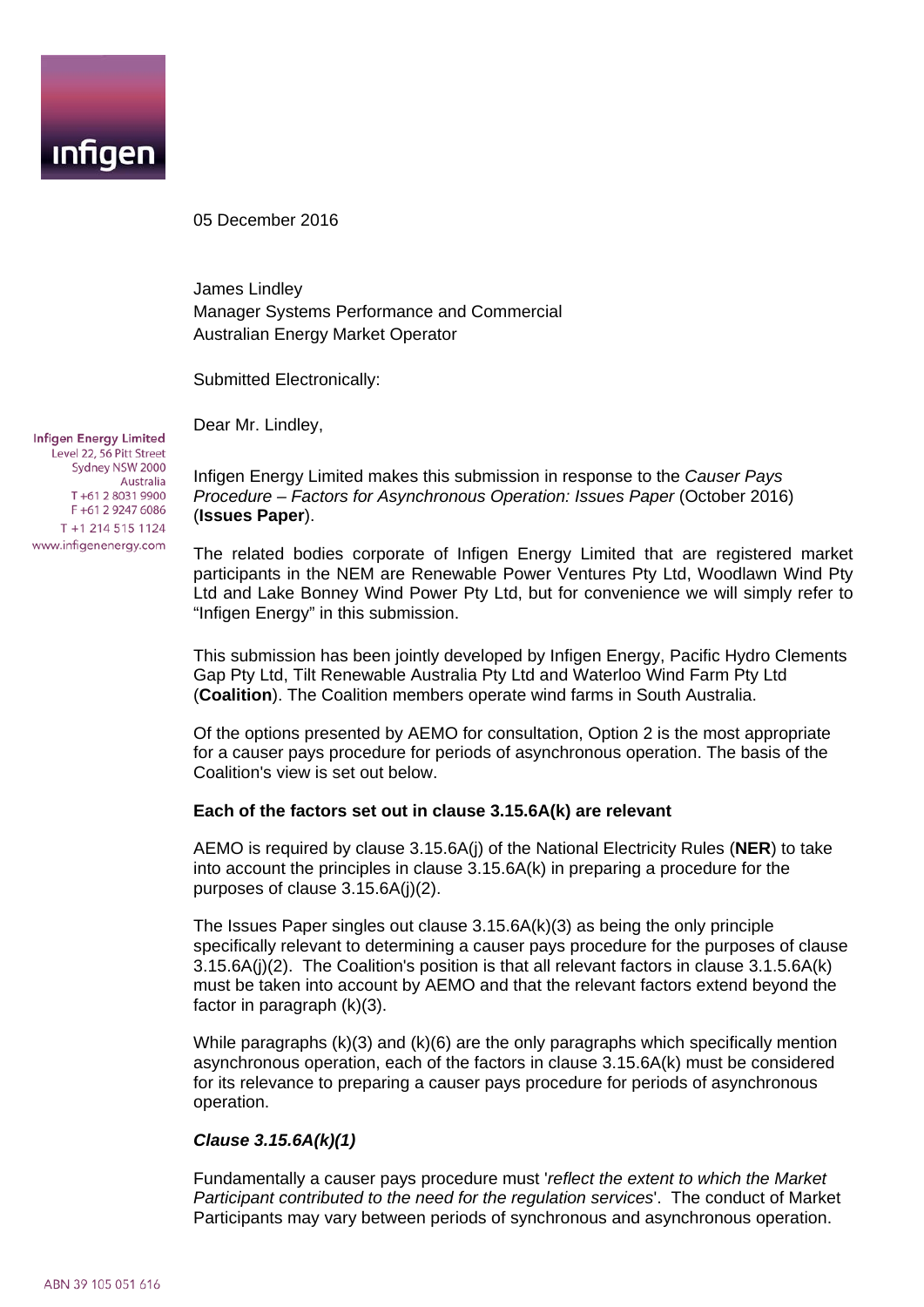For example, particular conduct during an asynchronous period, motivated by high dispatch prices, can impact on frequency.<sup>1</sup>

Currently, the causer pays factors for synchronous periods are derived from historic data indicating the contribution of a Market Generator to frequency deviation. This historic data has no relevance to the issue of the extent to which a Market Participant contributed to the need for regulation services during a period of asynchronous operation. Consequently, the principle in clause  $3.15.6A(k)(1)$  will not be accounted for in a methodology which derives causer pays factors applicable to periods of asynchronous operation from historic data reflecting the contribution to the need for regulation services in a synchronous period.

In order to take into account the principle in clause 3.15.6A(k)(1), a methodology based on actual performance during the particular asynchronous period is required.

# *Clause 3.15.6A(k)(3)*

In preparing a causer pays procedure AEMO must take into account:

(3) for the purpose of paragraph  $(i)(2)$ , the contribution factor determined for a group of *regions* for all *Market Customers* that do not have *metering* to allow the individual contribution of that *Market Customer* to the aggregate need for *regulation services* to be assessed, must be divided between *regions* in proportion to the total *customer energy* for the *regions*.

In respect of clause 3.15.6A(k)(3), the Coalition agrees with AEMO's interpretation that the residual contribution factor for Market Customers, as between the regions on either side of a synchronous separation is to be proportionate to the total customer energy in each group of regions.

## *Clause 3.15.6A(k)(4)*

AEMO is provided with a discretion to determine the relevant timeframe over which an individual Market Participant's contribution to the aggregate need for regulation services will be determined. In exercising this discretion AEMO must act reasonably in the context of its responsibility to prepare a causer pays procedure. In respect of a causer pays procedure for periods of asynchronous operation within the mainland NEM, the appropriate period of time (considered in the context of the other principles set out in clause 3.15.6A(k)) would be the period of asynchronous operation. There is no other timeframe which can accommodate the principles in paragraphs (k)(1) and  $(k)(6)$ .

# *Clause 3.15.6A(k)(6)*

In preparing a causer pays procedure AEMO must take into account:

(6) where contributions are aggregated for *regions* that are operating asynchronously during the calculation period under paragraph (i), the contribution factors should be normalised so that the total contributions from any non-synchronised *region* or *regions* is in the same proportion as the total *customer energy* for that *region* or *regions.*

<span id="page-1-0"></span> $<sup>1</sup>$  For example, the conduct of non-scheduled generators at Lonsdale and Port Stanvac, South Australia on</sup> 1 November 2015: AER, *Report into market ancillary service prices above \$5000* (11 February 2016), 9.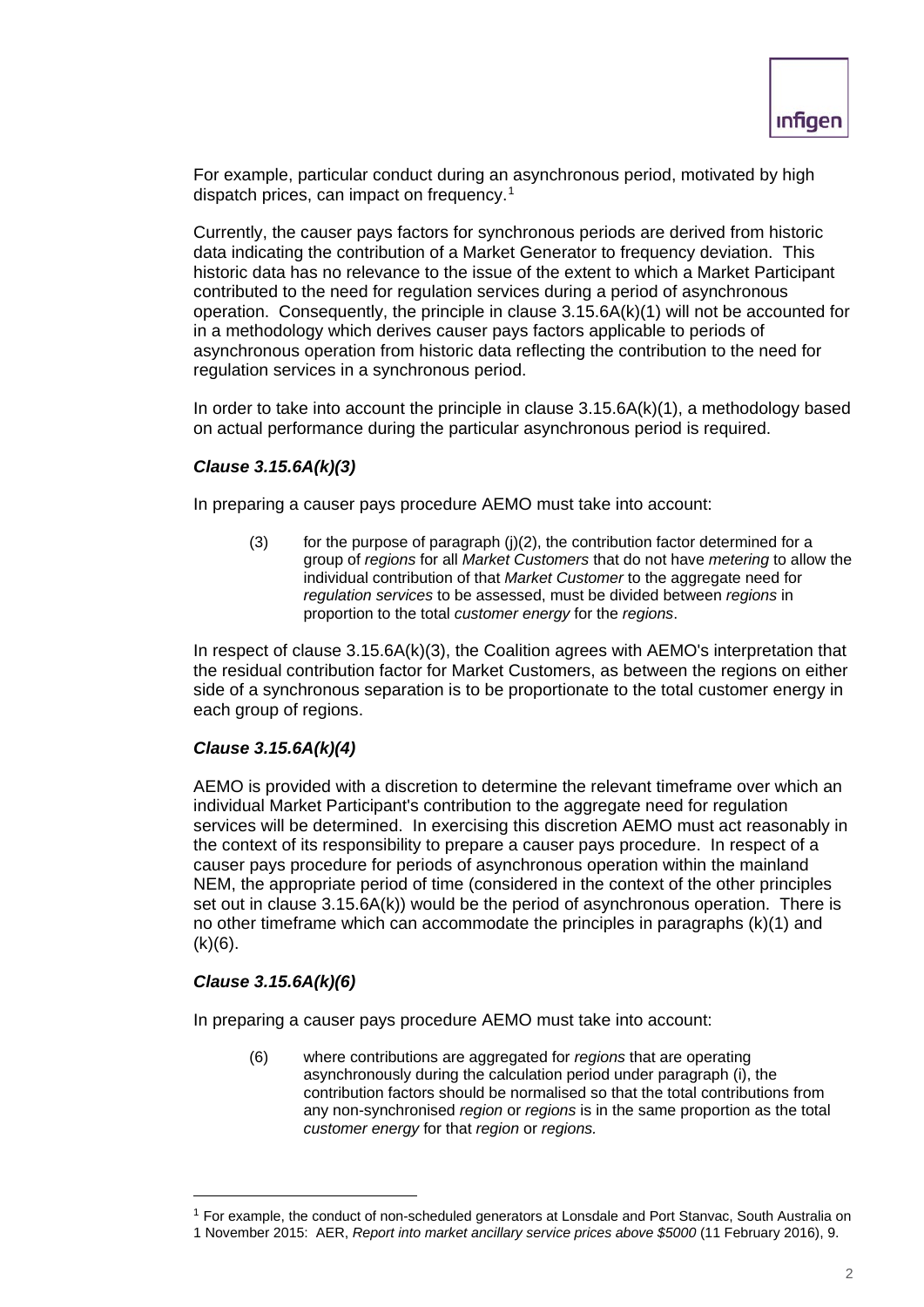In respect of clause 3.15.6A(k)(6), the Coalition disagrees with AEMO's interpretation. AEMO interprets paragraph (k)(6) as applying only to global requirement costs. The text of the paragraph does not support this interpretation as no mention is made of global market ancillary services requirements.

The Coalition interprets paragraph (k)(6) as recognising that once a mainland region is operating asynchronously, the mainland region or regions on each side of the network separation are operating asynchronously. For instance, if the SA region is operating asynchronously with the rest of the mainland NEM then it follows that the remainder of the mainland NEM is also operating asynchronously with the SA region. In this circumstance, the regions comprising the rest of the mainland NEM may be operating synchronously with each other, but they are nevertheless asynchronous in relation to the SA region.

In circumstances such as these, the causer pays procedure for the asynchronous period will need to provide for the aggregation of contributions:

- in an asynchronous region; and
- in regions which are asynchronous from another part of the mainland NEM but synchronous with one another.

The causer pays procedure will then need to normalise the aggregated contribution factors so that the total contributions from the asynchronous region or regions is in the same proportion as the total customer energy for that region or regions.

Unlike clause 3.15.6A(k)(3) which refers to Market Customers and, therefore, appears directed at the formula in clause  $3.15.6A(i)(2)$ , clause  $3.15.6A(k)(6)$  is focused on asynchronous operation of regions generally (ie is relevant to both Market Generators and Market Customers). Consequently, the normalisation required by clause 3.15.6A(k)(6) will affect the calculation of the 'MPF' and 'AMPF' factors in the formulae under clauses 3.15.6A(i)(1) and 3.15.6A(i)(2) of the NER.

AEMO refers to sections 5.9 and 5.10 of the *Causer Pays: Procedure for Determining Contribution Factors "Causer Pays Procedure"* (15 December 2013) (**CPP**) in respect of the normalisation and aggregation process undertaken in compliance with clause 3.15.6A(k)(6). Section 5.9 of the CPP provides for a process for determining a single set of causer pays factors for the mainland and Tasmanian region by normalising the figures for regional demand. This is required by clause 3.15.6A(k)(6) as Tasmania is always operating asynchronously with the mainland NEM.

As the asynchronicity between the mainland NEM and Tasmania is a constant physical reality of the NEM, the MPF for both the mainland NEM (in synchronous operation) and Tasmania are able to be calculated on the basis of historic data. In contrast, the asynchronous operation of a region of the mainland NEM is not a constant. Compliance with clause 3.15.6A(k)(6) could only, therefore, be undertaken through normalisation on the basis of total customer energy during the asynchronous period of operation.

# *Clause 3.15.6A(k)(7)*

Clause 3.15.6A(k)(7) indicates that the causer pays procedure must take into account that semi-scheduled generators will not be assessed as contributing to the deviation in the frequency of the power system if the semi-scheduled generating unit meets one of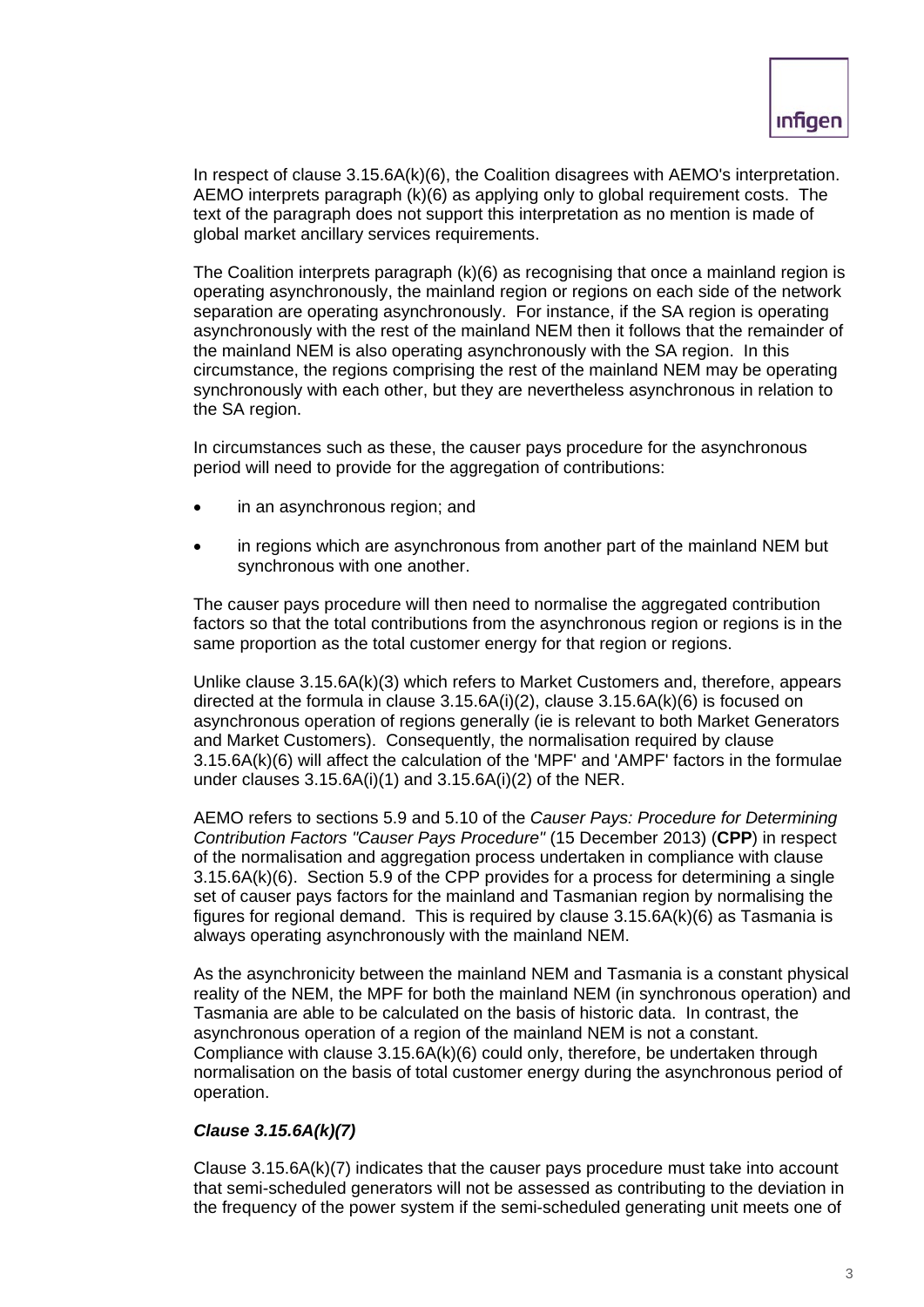three criteria in the relevant dispatch interval. One of these criteria is that the semischeduled generating unit achieves its dispatch level at a uniform rate.

The Australian Wind Energy Forecasting System (**AWEFS**) is used for the purpose of, among other things, determining an Unconstrained Intermittent Generation Forecast (UIGF) for semi-scheduled generators and, combined with other technical and market inputs, calculates a dispatch target for a semi-scheduled generator. However, there are significant flaws in the capacity of AWEFS to accurately calculate the dispatch levels of a semi-scheduled generating unit. These include:

- failure to recognise variation in the operating state of a wind turbine so that a turbine restarting or shutting down or undertaking an auto reset process will be included in an assessment of whether the generating unit is achieving its dispatch level at a uniform rate;
- assessment of uniform dispatch is on the basis of a single wind signal for a wind farm, which fails to recognise varied wind conditions across a wind farm site;
- AEMO assessing wind farm performance against dispatch targets which do not properly take into account local technical limitations of the generating unit;
- changes in capability of the wind farm notified to AEMO in the projected assessment of system adequacy (PASA) data are not inputted into the AWEFS;
- the time delay between AEMO issuing the Generator Dispatch Limit (**GDL**) (against which the performance of the generating unit is assessed) and the GDL being received by the wind farm operator means that there is only a fraction of the five-minute dispatch interval available to the wind farm operator to attempt to meet the GDL.

Aside from these flaws in the AWEFS, it is an oxymoronic regulatory requirement for a semi-scheduled generating unit to achieve dispatch levels at a uniform rate. A generating unit can only be classified as semi-scheduled where the output from the generating unit is intermittent.[2](#page-3-0)

The dispatch instruction issued to a wind farm sets a maximum level of power to be supplied by a generating unit over a specified period.<sup>3</sup> Provided that the maximum level is not exceeded during a constraint period, a wind farm will be operating in accordance with dispatch levels. [4](#page-3-2) Despite complying with the dispatch instruction, a wind farm which generates below the maximum specified in the dispatch instruction will be subject to FCAS costs as the principle in clause 3.15.6A(k)(7) requires dispatch levels to be achieved at a uniform rate (rather than in conformance with dispatch instructions).

The Coalition considers that the operation of the NEM should be based on good power system control practice reflecting the physics of the electricity system. Processes and systems based on actual performance data will enable these anomalies to be identified and addressed to ensure that the operation of the NEM is technology neutral.

<span id="page-3-0"></span> <sup>2</sup> Clause 2.2.7(a), NER.

<span id="page-3-1"></span><sup>3</sup> Clause 4.9.2(a)(3), NER; see also, AEMO, *Participant categories in the National Electricity Market*, 2.

<span id="page-3-2"></span><sup>4</sup> Clause 3.8.23(b), NER.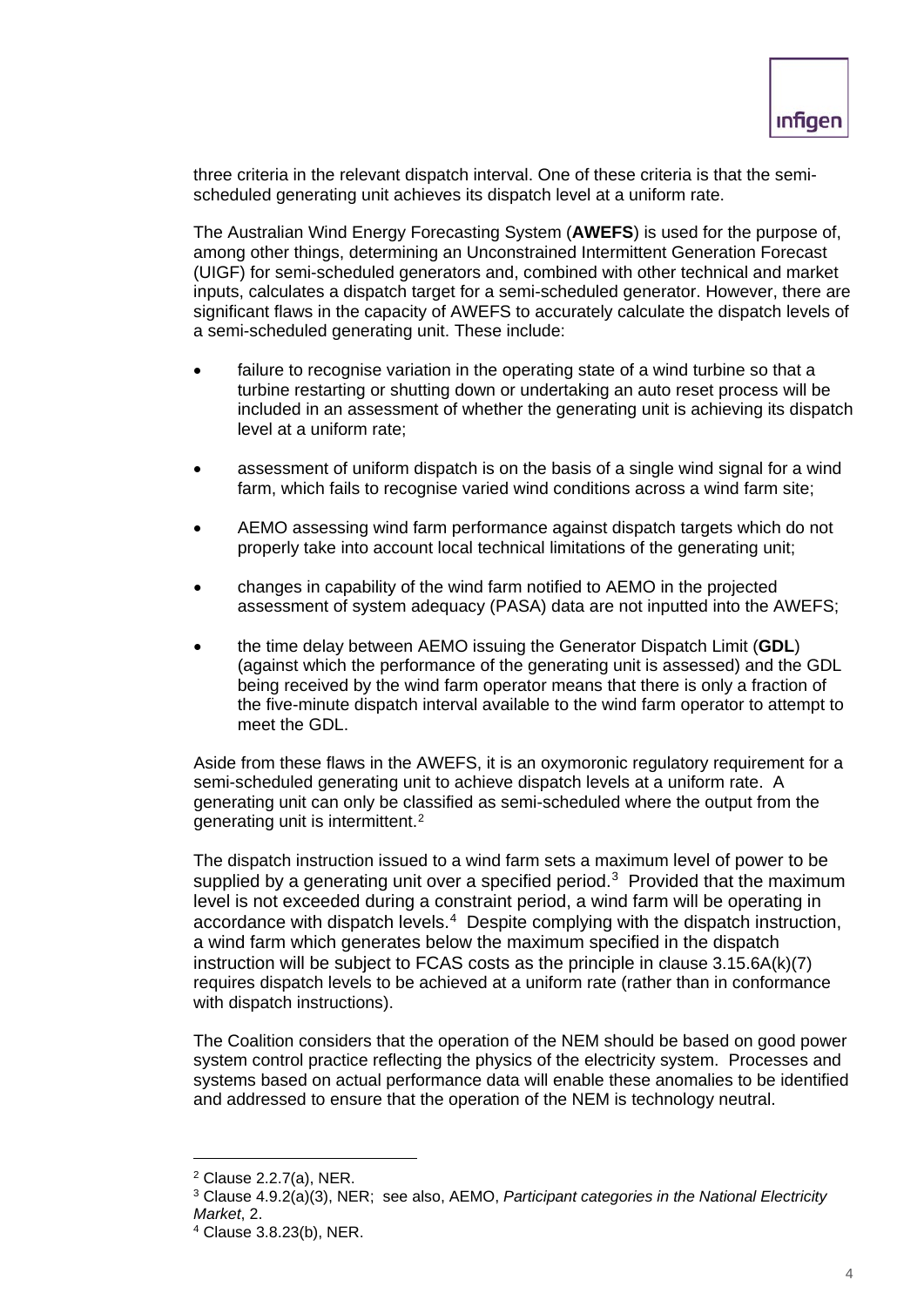The AWEFS' flaws should be addressed from both a technical and regulatory perspective to ameliorate harsh treatment of wind farms under the NER. While these technical and legislative changes are outside the scope of the current review, the Coalition considers that the methodology chosen by AEMO for the causer pays procedures should not exacerbate these system flaws. A methodology based upon actual performance data is more reasonable with respect to the actual frequency performance in the islanded region/s and more transparent and accountable.

## **Option 2 should be adopted**

Of the options presented in the Issues Paper, the Coalition considers that Option 2 should be adopted as the causer pays procedure for asynchronous operation of mainland regions. This option would base the causer pays factors for periods of asynchronous operation on the frequency indicators for the islanded region by measuring and aggregating:

- the performance of appropriately metered generating units in the region or regions; and
- demand in the region or regions during the asynchronous dispatch intervals.

Once a separation event occurs between mainland NEM regions, the mainland NEM is asynchronous on each side of the separation. For this reason, the Coalition considers that it is appropriate for new contribution factors to be determined for each asynchronous region or group of regions.

AEMO suggests that adopting Option 2 will create an unjustified divergence between the treatment of local market ancillary service (**LMAS**) constraints and asynchronous operation of the mainland NEM. The Coalition's position is that the clear physical distinction between synchronous and asynchronous operation of the mainland NEM justifies this distinction. Contribution factors should be determined (and frequency control ancillary services (**FCAS**) costs settled) on the basis of the physics of the NEM. Adopting this approach means that contribution factors for asynchronous periods would be determined on the basis of actual performance.

This approach is wholly consistent with clause 3.15.6A(k)(1) of the NER which requires the causer pays procedure to take into account the principle that the contribution factor for a Market Participant should reflect the extent to which the Market Participant contributed to the need for regulation services. The conduct of Market Participants alters between synchronous and asynchronous market operation. The only way to account for this difference in behaviour consistently with the principle in clause 3.15.6A(k)(1) is to determine contribution factors ex post based on performance during the asynchronous period.

The Coalition considers that this approach could also be adopted more broadly (through amendments to the NER) so that contribution factors would also be determined on the basis of actual performance during periods of synchronous operation and FCAS costs would be settled against synchronised regions (even where a LMAS constraint has been applied).

Any separation event in the NEM should activate a thorough investigation into the performance of the generators to ensure that appropriate control action and frequency response is provided. The calculation of an ex post contribution factor would ensure that detailed examination of performance is undertaken.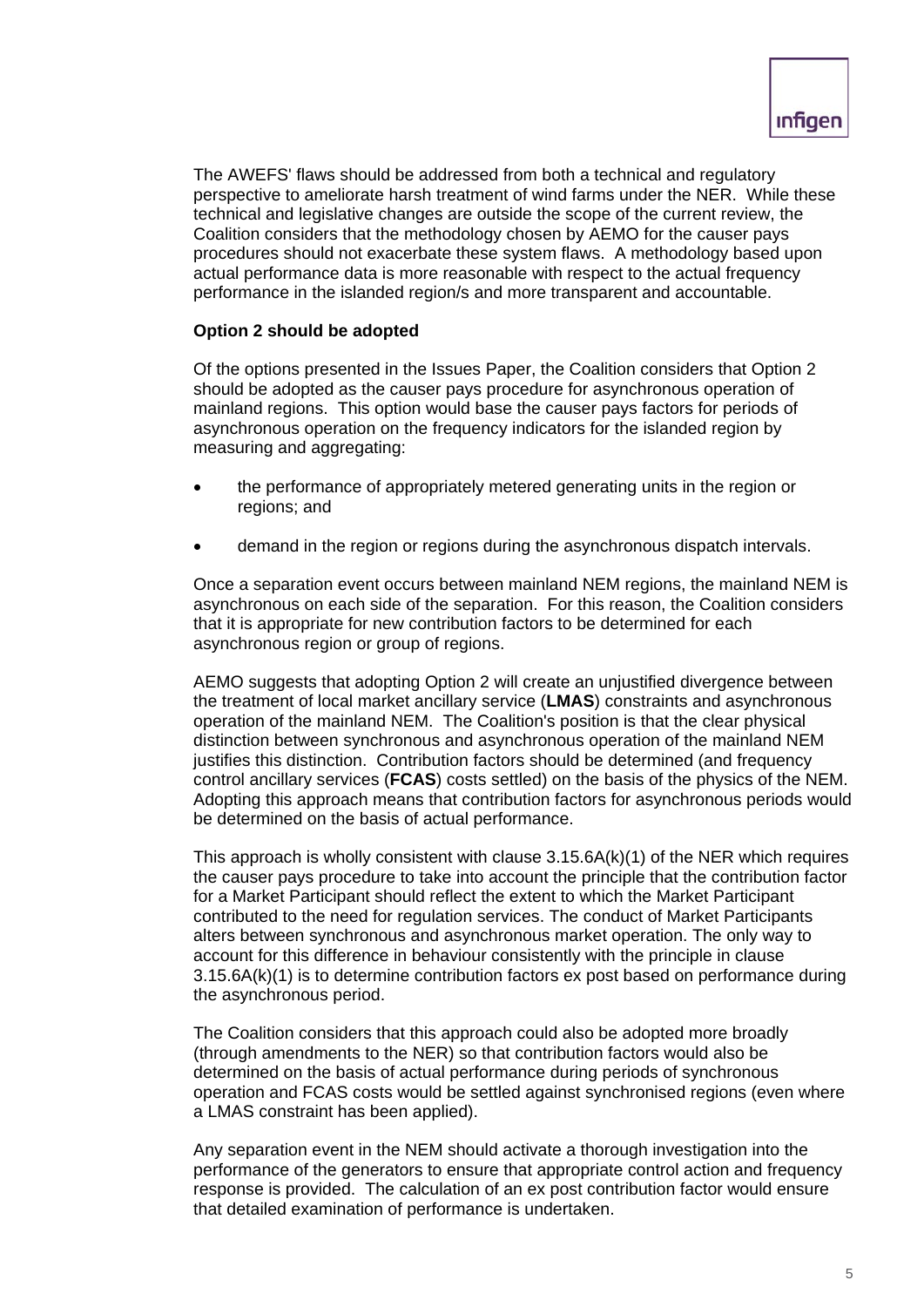## **Other options proposed by AEMO are based on historical data**

#### *Option 1: Use existing process for local requirements*

AEMO's preferred option is to utilise a process substantially the same as that used to recover the costs of local ancillary services requirements. This process is set out in clause 4.2.2.4 of the *Efficient Dispatch and Localised Recovery of Regulation Services Business Specification* (1 July 2010) (**Business Specification**) and utilises the precalculated MPF values as an input.

The Coalition's position is that Option 1 is not an appropriate approach to determining contribution factors in a period of asynchronous operation. Local ancillary service requirements are fundamentally different from asynchronous operation. Local ancillary service requirements are created by AEMO; whereas, asynchronous operation is a physical reality.

Local ancillary service requirements result from the imposition by AEMO of a LMAS requirement on a region. An imposition of such a constraint on a region which is operating synchronously with the rest of the mainland NEM has the effect of artificially isolating that region in respect of the provision of FCAS.

AEMO's isolating of a region through the imposition of a LMAS requirement which is otherwise operating synchronously, places the region subject to the constraint at a competitive disadvantage in the NEM. While the constraint is in place, FCAS may only be sourced from Market Generators registered to provide FCAS in the constrained region. The constraint acts as a distortion of the physical operation of the mainland NEM: while the physical mainland NEM is operating according to the laws of physics and consequently enables the provision of FCAS across the mainland NEM, AEMO isolates the constrained region with the consequence of price distortion through an imposed limitation on FCAS supply.

The separate automatic generator control (**AGC**) used to manage a region while synchronised to the mainland NEM has to be physically referenced to the same frequency as the rest of the NEM. This means that the LMAS is an arbitrary economic construct which is physically providing global services while being labelled 'local'. There is no local frequency reference that can be used, until a region is physically separated from the rest of the mainland NEM (using a local frequency when synchronised would cause hunting between regions). Once regions are separated the local frequency reference is the frequency available to the AGC located in the separated region. Consequently, the local frequency should be the basis for calculating the contribution of a Market Participant to the need or regulation services during a period of asynchronous operation.

Processes which distort the physical and economic operation of the NEM should be avoided. The Coalition's view is that basing processes on actual performance is less likely to have a distorting impact.

### *Option 3: Recalculate historical CMPFs using only facilities within the asynchronous region*

Option 3 proposes that causer pays factors would be determined for asynchronous dispatch intervals using historical performance data, but excluding the performance of appropriately metered facilities outside of the asynchronous region.